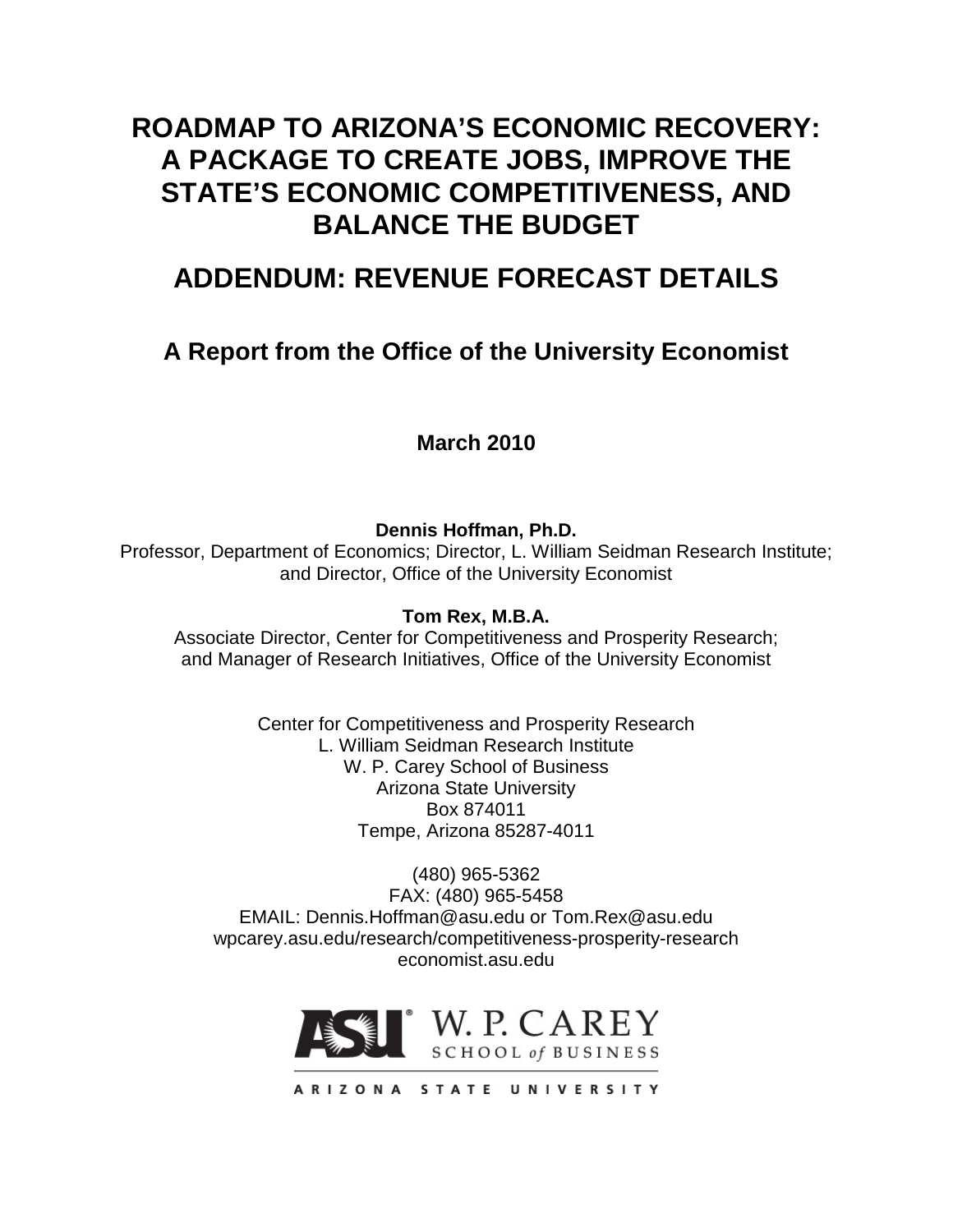#### **REVENUE FORECAST**

In Table 10 (page 71) in *Roadmap to Arizona's Economic Recovery: A Package to Create Jobs, Improve the State's Economic Competitiveness, and Balance the Budget*, a general fund revenue forecast is presented which includes the proposed changes to the revenue system. If the proposed changes are backed out of these figures, the baseline forecast can be obtained, as shown below in Table 1. This baseline forecast of general fund revenue is higher than the forecasts made by the Governor's Office of Strategic Planning and Budgeting (OSPB) and the Arizona Joint Legislative Budget Committee (JLBC). This addendum provides detail on the *Roadmap*'s revenue projection.

The three key points discussed in this addendum are:

1. Arizona's economy is highly cyclical, growing much faster than the nation during economic expansions.

2. Revenues everywhere, but especially in Arizona given its revenue structure, are much more cyclical than the overall economy.

3. The revenue forecast in the *Roadmap* is actually conservative. Revenues relative to the size of the economy remain below the historical norm, even in fiscal year 2015.

### **TABLE 1 ONGOING REVENUES, BASELINE FORECAST, FISCAL YEARS 2010 THROUGH 2015, ARIZONA STATE GOVERNMENT GENERAL FUND (In Billions)**

| <b>Fiscal Year</b> | Roadmap | <b>JLBC</b> | <b>OSPB</b> |
|--------------------|---------|-------------|-------------|
| 2010               | \$6.392 | \$6.24      | \$6.341     |
| 2011               | 7.058   | 6.73        | 6.779       |
| 2012               | 7.941   | 7.26        | $7.3*$      |
| 2013               | 8.772   | 7.91        | $7.8*$      |
| 2014               | 9.517   | -           | $8.3*$      |
| 2015               | 10.192  |             |             |

\* Estimated from chart on page 4 of OSPB report

Sources:

*Roadmap to Arizona's Economic Recovery: A Package to Create Jobs, Improve the State's Economic Competitiveness, and Balance the Budget*, January 2010, http://wpcarey.asu.edu/seidman/reports/UnivEconomist/Roadmap\_01-10.pdf

Arizona Joint Legislative Committee, *Finance Advisory Committee Briefing Materials*, January 21, 2010 http://www.azleg.gov/jlbc/facag012110.pdf

Office of Strategic Planning and Budgeting, *The Executive Budget: Summary*, January 15, 2010, http://www.ospb.state.az.us/documents/2010/FY2011\_BudgetSummaryFINAL.pdf.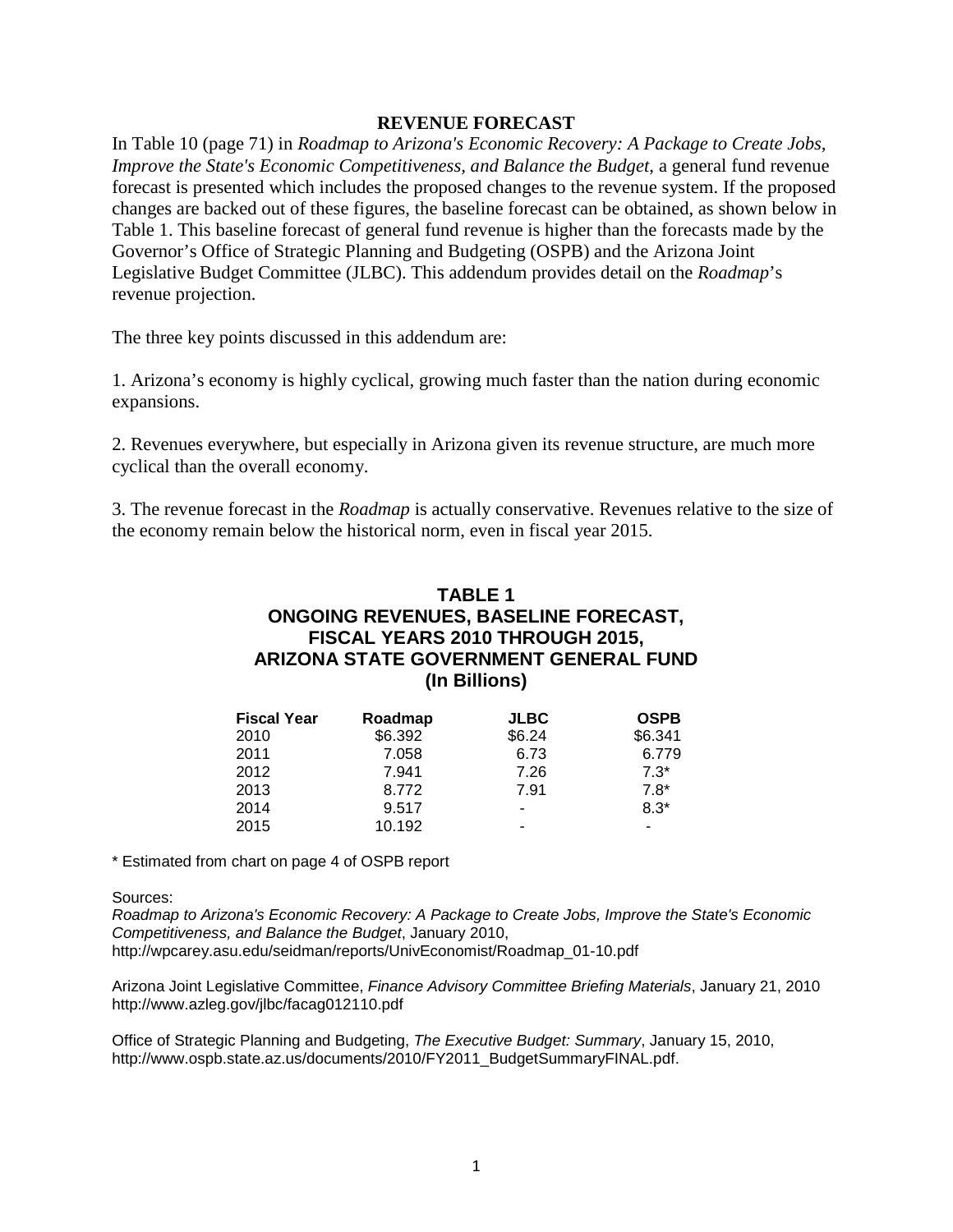#### **Arizona's Economy is Highly Cyclical**

Much faster economic growth has occurred in Arizona than IN the nation during each of the last five economic expansions. In contrast, economic growth in Arizona typically slows during recessionary periods to about equal to the national average (see Chart 1).

Projected economic growth in Arizona from fiscal years 2010 through 2015 is more modest than the growth rates in the prior cycles, both in terms of level and the differential from the national average. Since the economic decline in Arizona was unusually deep and long during the justended recession, one might expect that economic growth in the upcoming expansion would be greater than that of prior expansions. Thus, a forecast of economic growth during the next expansion less than that of past expansions represents a conservative projection.

For a reasonableness check on the forecast of economic growth in Arizona used in the *Roadmap*, the personal income forecast is compared to that of Global Insight, a leading economic forecasting company. Its forecast of personal income growth in Arizona is higher in fiscal year (FY) 2010, marginally less in FYs 2011 and 2012, and identical from FYs 2013 through 2015.

Most of the reason for Arizona's much faster economic growth during economic expansions is the state's much faster population growth, as seen in Chart 2. The percentage change in Arizona's population has trended down over time due to its steadily rising population base. Constant numeric population change equates to declining percentage changes over time. The percentage growth between the mid-1990s and mid-2000s did not decline due to the greater



**CHART 1 INFLATION-ADJUSTED PERSONAL INCOME GROWTH IN ARIZONA AND THE NATION, HISTORICAL AND PROJECTED**

Source: U.S. Department of Commerce, Bureau of Economic Analysis (historical personal income and gross domestic product implicit price deflator) and Global Insight (projection).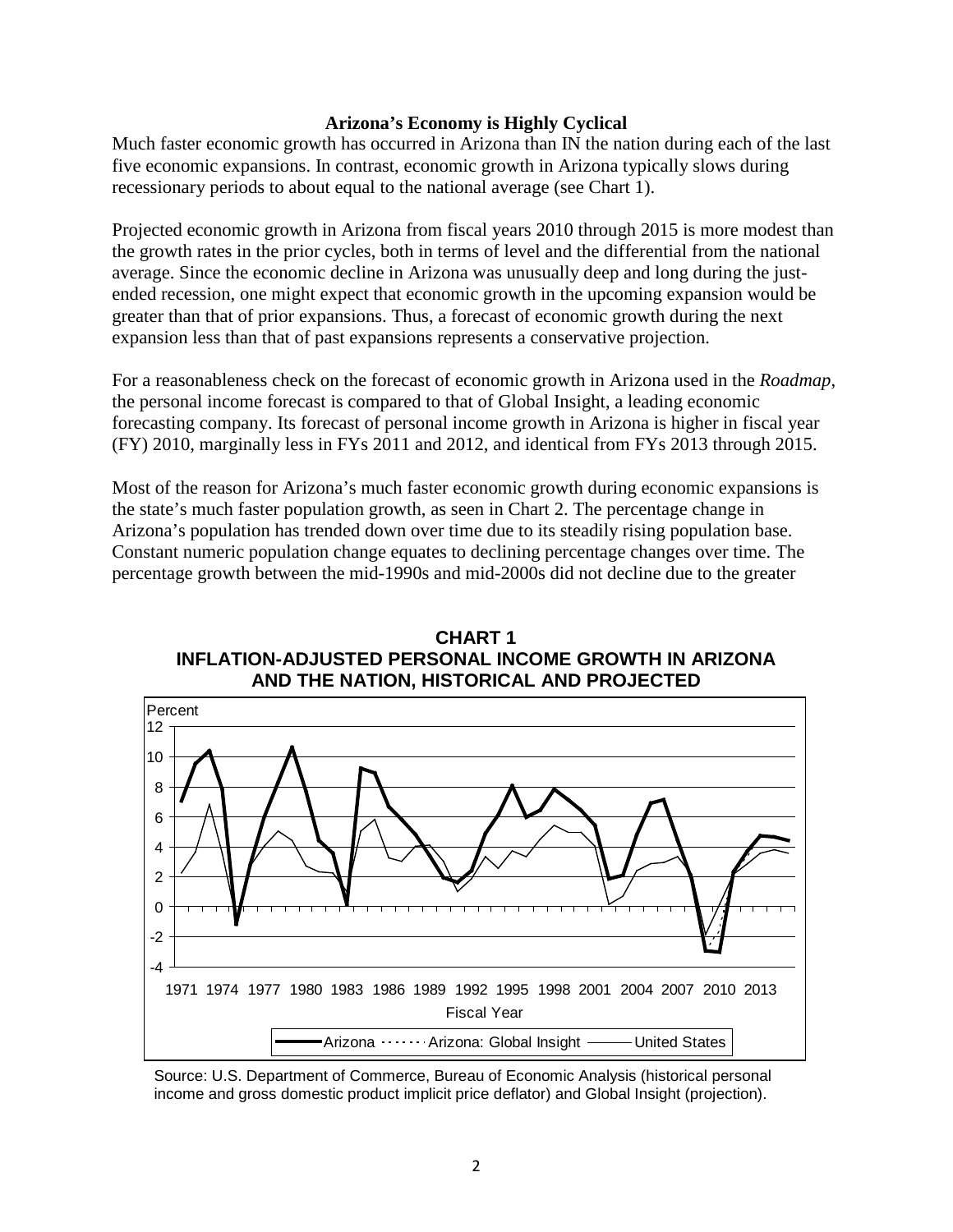numeric gains that occurred during this period, which were mostly the result of an influx of immigrants, most of whom were undocumented.

Undocumented immigration to Arizona is expected to be lower in the future due to the state's employer sanctions law that went into effect at the beginning of 2008. This is the cause of the slower population growth assumed in the *Roadmap* forecast. Its forecasted rates of growth are less than those of Global Insight.



**CHART 2 POPULATION GROWTH IN ARIZONA AND THE NATION, HISTORICAL AND PROJECTED**

Source: U.S. Department of Commerce, Census Bureau (historical) and Global Insight (projection).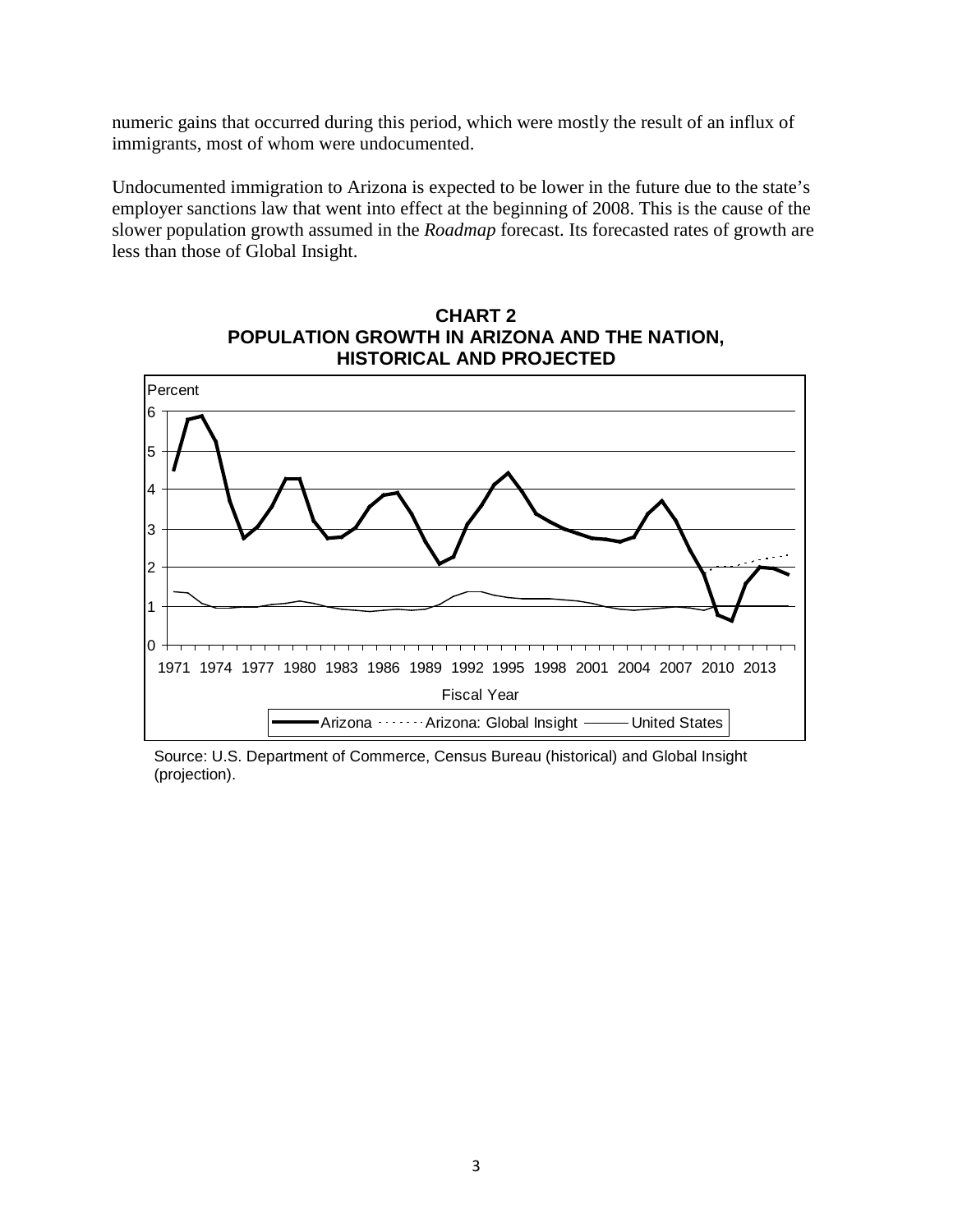#### **Revenues Are Much More Cyclical Than the Overall Economy**

The growth rates of general fund revenue and personal income are displayed in Chart 3. However, because of the numerous changes made over time to tax rates, exemptions, credits, etc., there is little value in comparing actual revenues to a measure of economic growth. Thus, actual revenues have been adjusted. Since the late 1980s, the JLBC has estimated the impact of all tax law changes. These impacts have been brought forward, adjusted for inflation and population growth.

As seen in Chart 4, adjusted revenues to the Arizona general fund rise more than personal income during economic expansions and less during recessions. The magnitude of the differences in growth rates has become much greater in recent years, primarily the result of tax law changes that have narrowed the revenue base used by the general fund. About 90 percent of the revenue to the general fund now comes from the sales tax and the income tax, each of which are highly cyclical sources of revenue.

The forecasted rate of revenue growth used in the *Roadmap* is greater than the rate of personal income growth, but the differential is smaller than in the last economic expansion, when revenue was temporarily boosted by the real estate boom. Given the much greater decline in revenue than personal income during the recent recession, this represents a conservative forecast of revenue growth.





Sources: Arizona Joint Legislative Budget Committee (historical revenue) and U.S. Department of Commerce, Bureau of Economic Analysis (historical personal income).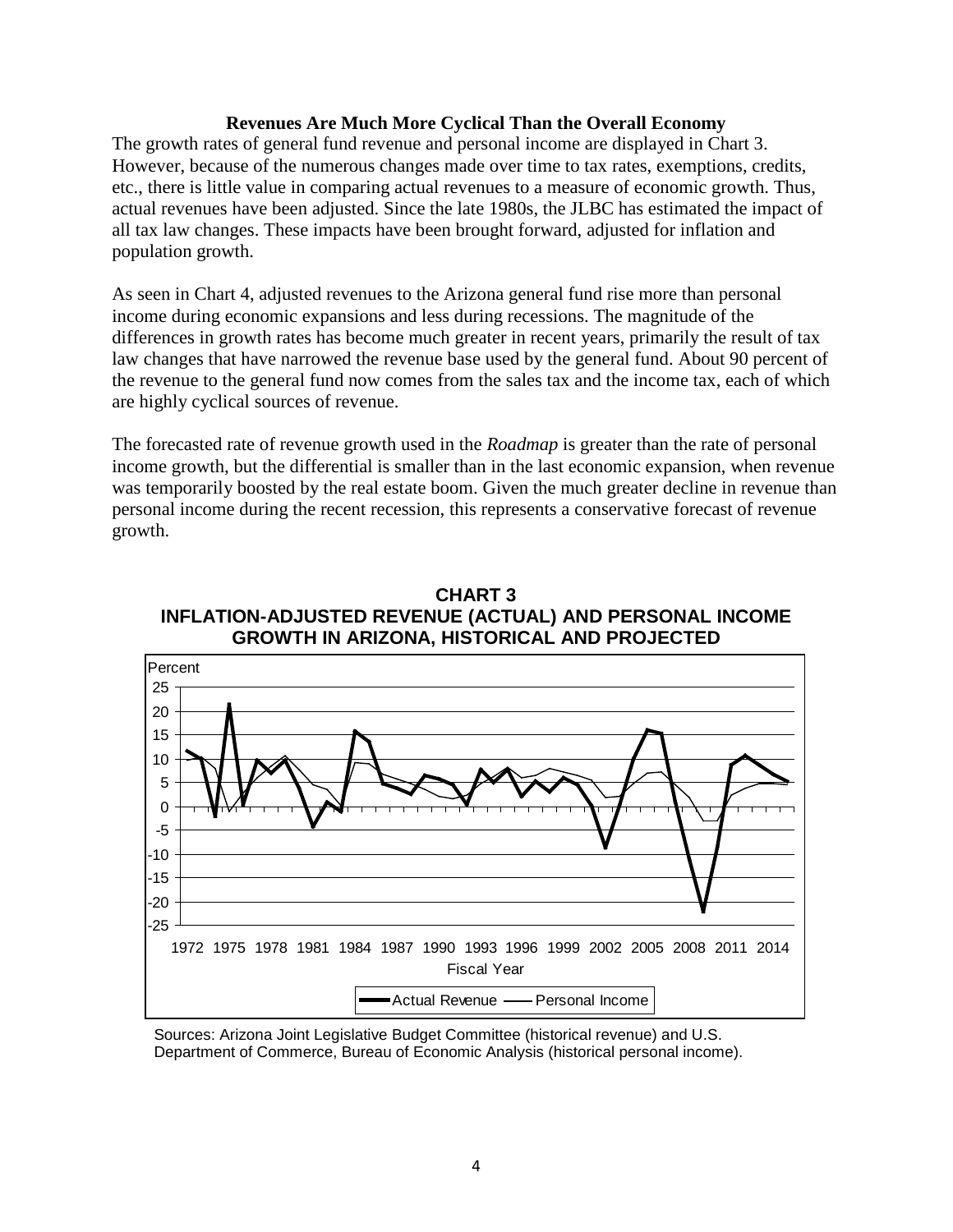

**CHART 4 INFLATION-ADJUSTED REVENUE (ADJUSTED FOR TAX CODE CHANGES) AND**

Sources: Arizona Joint Legislative Budget Committee (historical actual revenue and impact of tax code changes) and U.S. Department of Commerce, Bureau of Economic Analysis (historical personal income).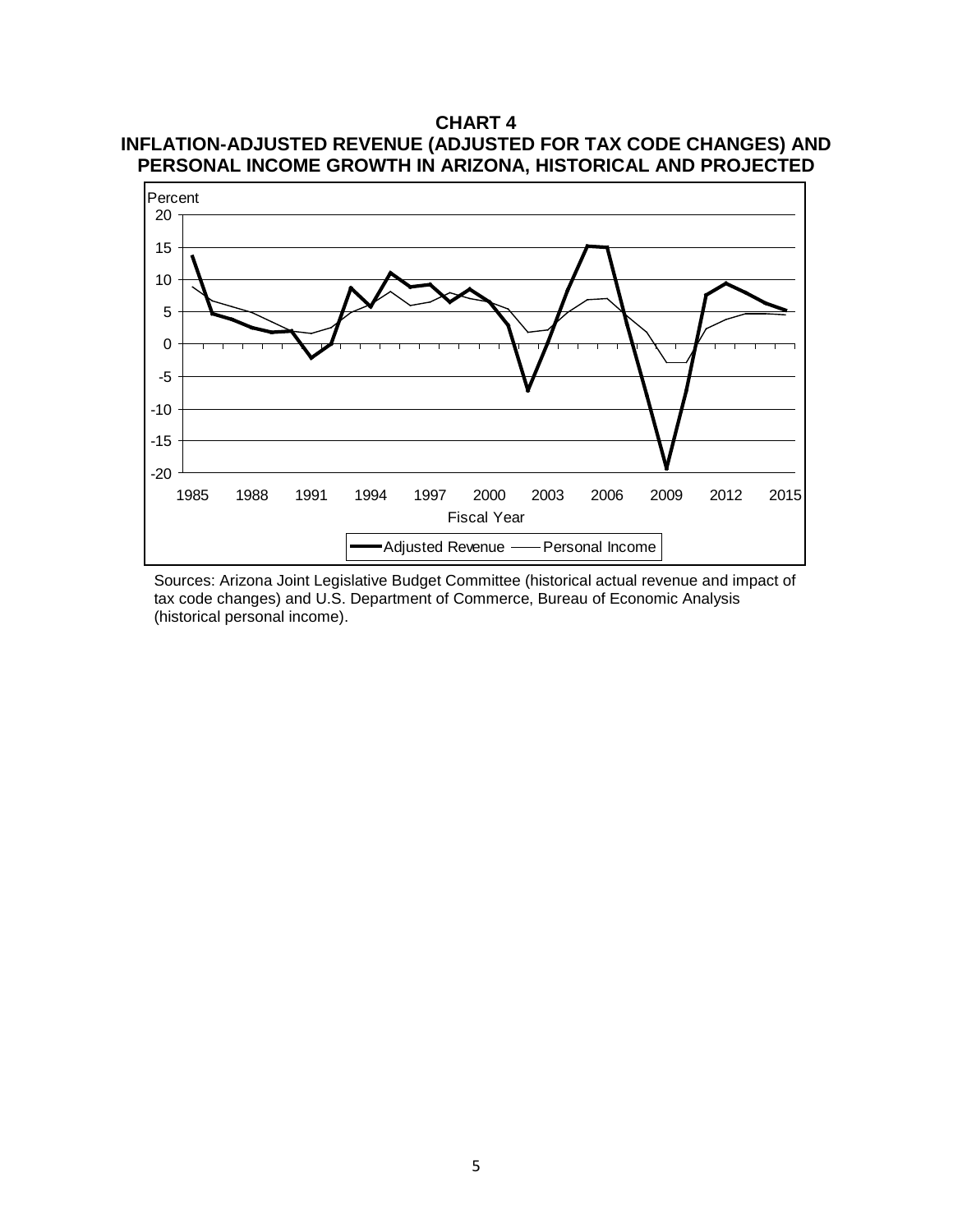#### **The Revenue Forecast in the** *Roadmap* **Is Conservative**

The conservative nature of the revenue forecast is most easily seen by expressing revenue per \$1,000 of personal income, as in Charts 5 and 6. The latter chart displays revenue after adjustment for the changes in tax laws. It shows that revenue per \$1,000 of personal income rises and falls with the economic cycle, going up and down roughly \$6 (12%) during a typical cycle. The decline in the last three years has been closer to \$15. Even after adjusting for an usually high peak in 2006, the decline was about double the typical \$6. Yet, the forecast used in the Roadmap is for growth of about \$6, in line with that of the historical average.

This forecast leaves projected revenue (after adjustment for tax law changes) per \$1,000 of personal income still about 10 percent less than the average historical value in FY 2015 and more than \$6 (about 15 percent) less than expected at the peak of an economic cycle. If revenue per \$1,000 of personal income were to return to normal by FY 2015, revenues in that year would be \$2.7 billion higher than projected.

An alternative measure—per capita revenue—is displayed in Charts 7 and 8. Forecasted revenues remain well below the trend line.

The revenue forecast really consists of various pieces: population growth, income growth per person, and revenue growth relative to income growth. As seen in Chart 2, the population growth that has been forecast is substantially below that of the past. As seen in Chart 9, projected per capita personal income growth relative to the national average is in line with that of prior



**CHART 5 REVENUE (ACTUAL) PER \$1,000 OF PERSONAL INCOME IN ARIZONA, HISTORICAL AND PROJECTED**

Sources: Arizona Joint Legislative Budget Committee (historical revenue) and U.S. Department of Commerce, Bureau of Economic Analysis (historical personal income).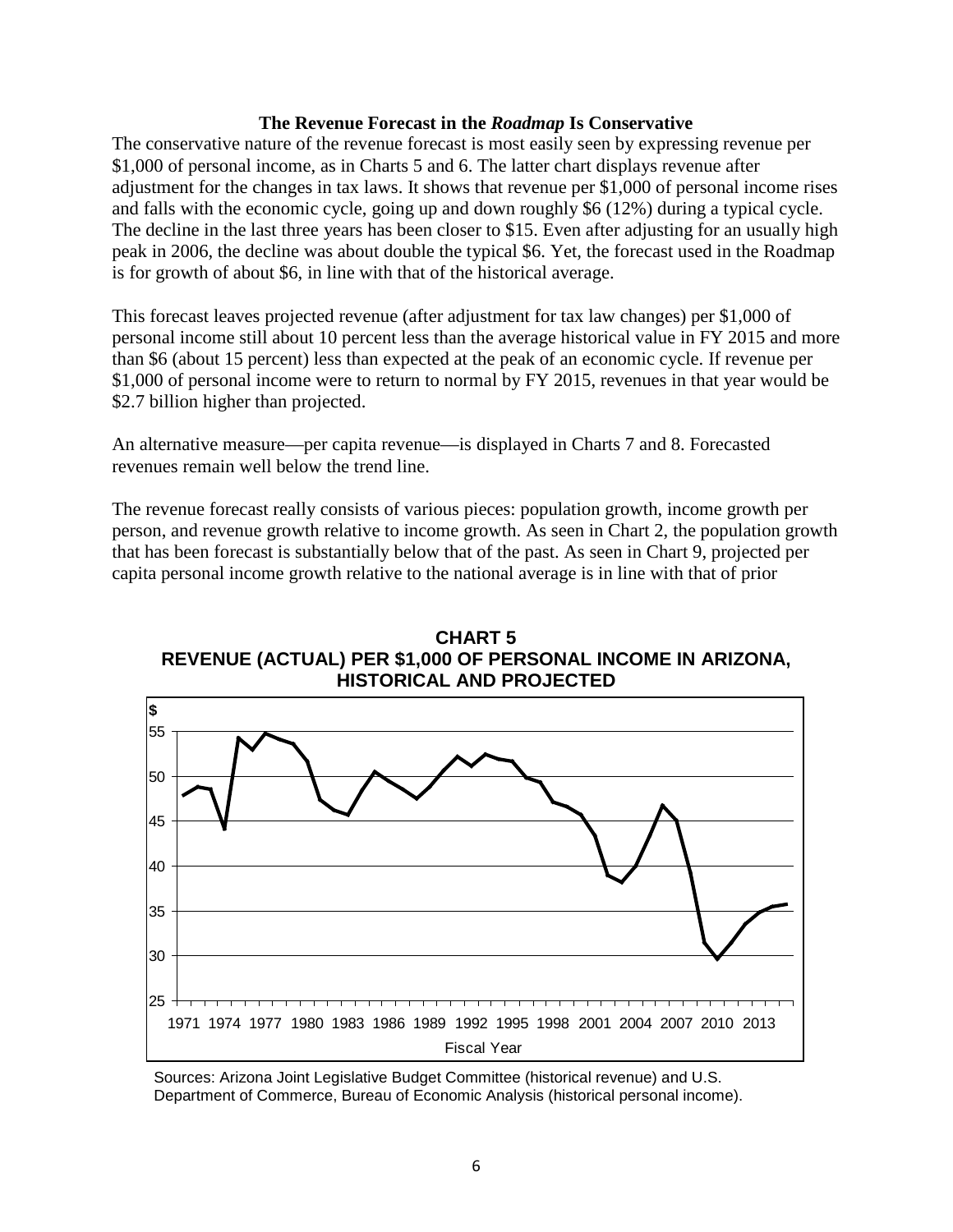

Sources: Arizona Joint Legislative Budget Committee (historical actual revenue and impact of tax code changes) and U.S. Department of Commerce, Bureau of Economic Analysis (historical personal income).

**CHART 7 INFLATION-ADJUSTED REVENUE (ACTUAL) PER CAPITA IN ARIZONA, HISTORICAL AND PROJECTED**



Sources: Arizona Joint Legislative Budget Committee (historical revenue), U.S. Department of Commerce, Census Bureau (historical population), and U.S. Department of Commerce, Bureau of Economic Analysis (historical gross domestic product implicit price deflator).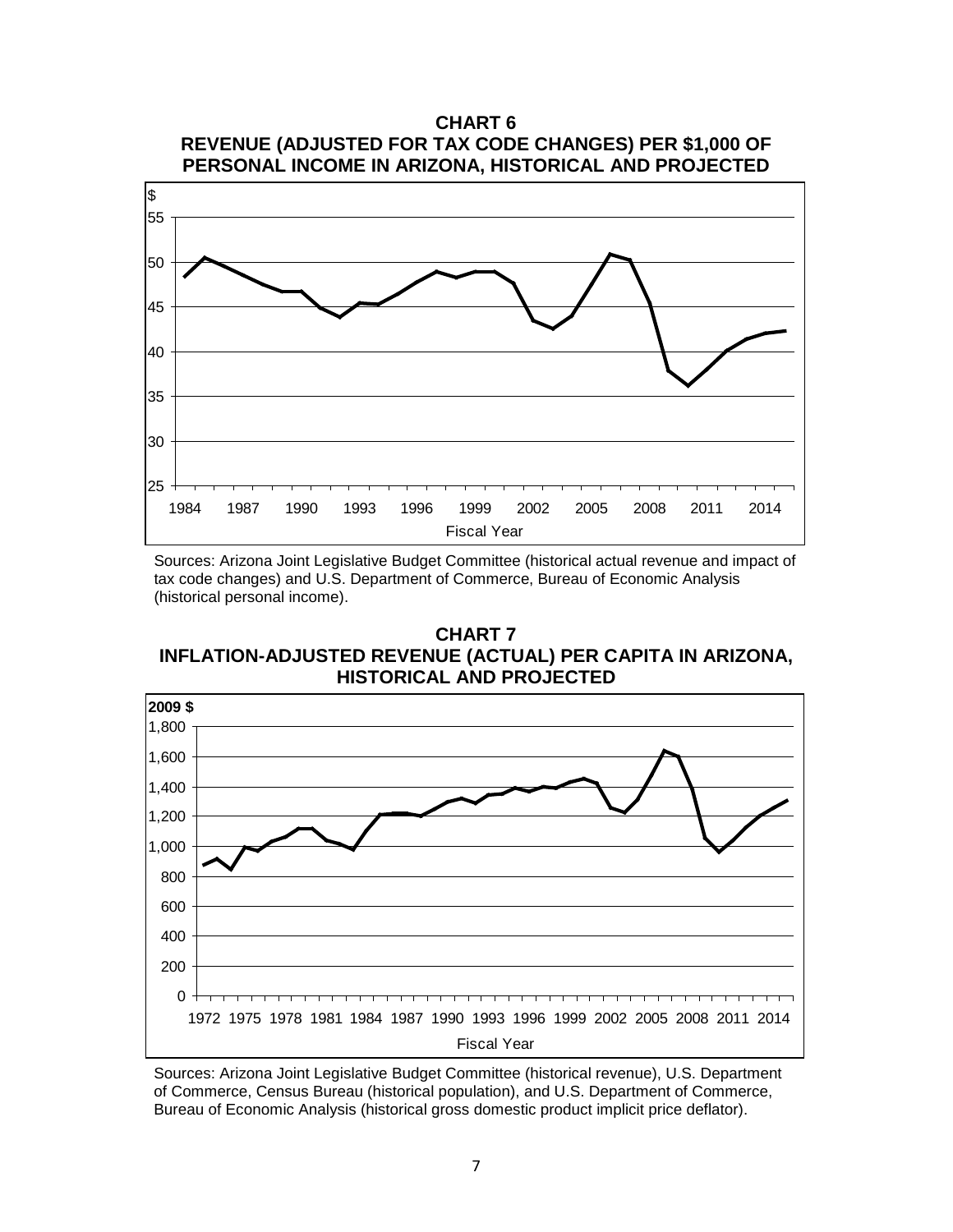

**CHART 8**



expansions, though the percentage increase does not peak as high as in any of the five prior recessions,. In Chart 10, it can be seen that revenue growth per \$1,000 of personal income is less than that of the last expansion. The peak growth rate is higher than during the 1990s expansion, due to an assumed rebound from the steep decline during the just-ended recession. Despite this rebound, revenue per \$1,000 of personal income only reaches \$42 in FY 2015—the peaks of the prior cycles were \$49 or more (see Chart 6).

Thus, the revenue forecast used in the *Roadmap* is conservative. To argue for a lesser increase in revenue is in essence to argue that something radical happened to Arizona in the last three years that represents a permanent ratcheting down of one or more of the components:

- Population growth (beyond the slow down assumed in the *Roadmap* forecast).
- Income growth per person.
- Revenue collections relative to income.

A similar pessimism was present in the late 1980s and early 1990s, during the state's previous long, deep down cycle relative to the nation that was the result of a boom-bust cycle in real estate. The 1987-92 economic slump was followed by more than a decade of population and economic growth in Arizona that set records for numeric gains in employment and population. Indeed, the historical record in Arizona is that forecasts issued during economic recessions have been too pessimistic, while those issued at times of strong economic growth have proven to be too optimistic.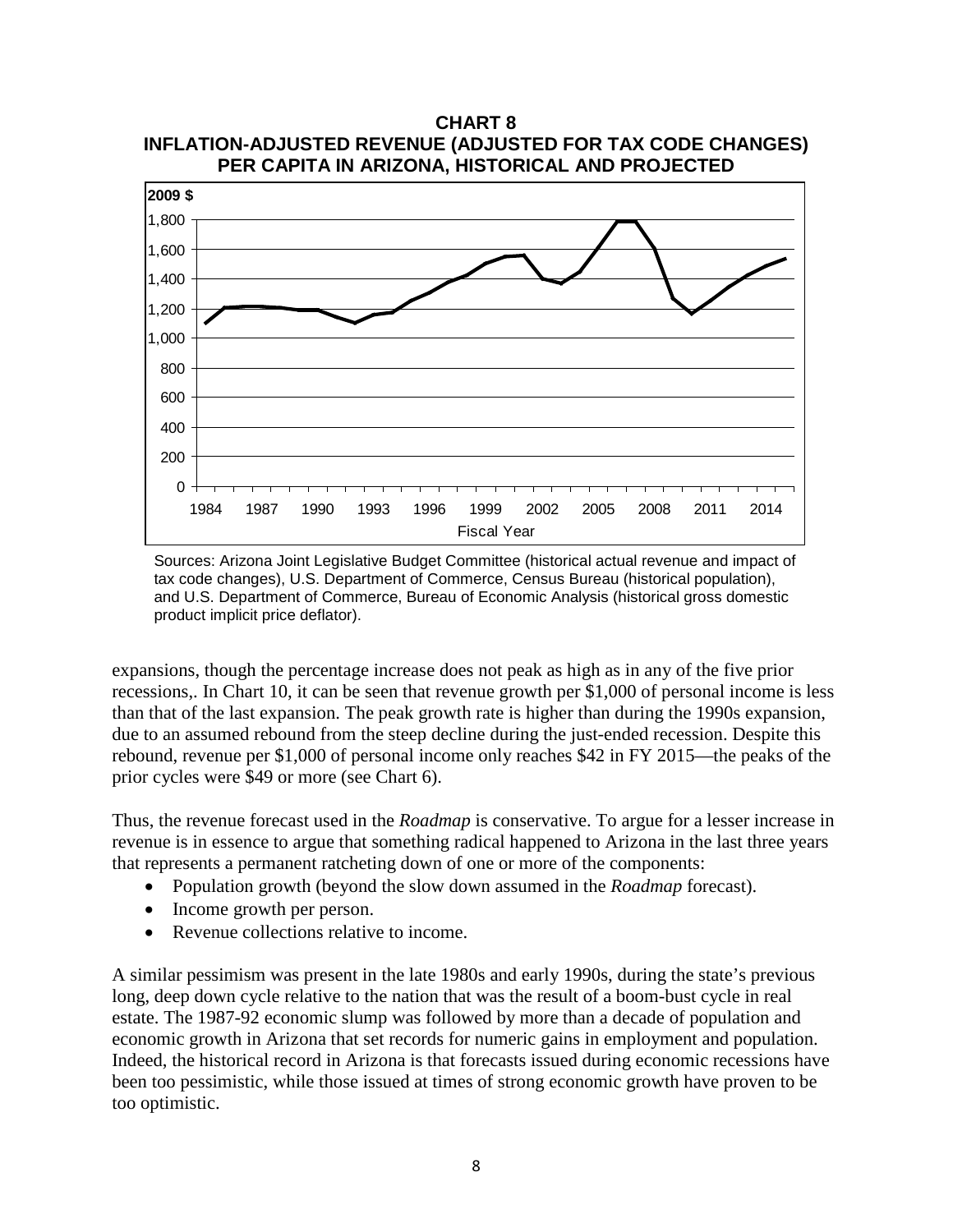Just as was the case in the early 1990s, there is little evidence of any structural changes in Arizona now (other than the passage of the employer sanctions law) that suggest much slower population or economic growth in the future. Instead, the state simply has experienced a recession in recent years, one longer and deeper than normal due to gross imbalances in real estate.

The largest concern about the forecast used in the *Roadmap* should be that revenue per \$1,000 of personal income remains below the historic norm, not that the projected revenue is too high.





Source: U.S. Department of Commerce, Bureau of Economic Analysis (historical per capita personal income and gross domestic product implicit price deflator).